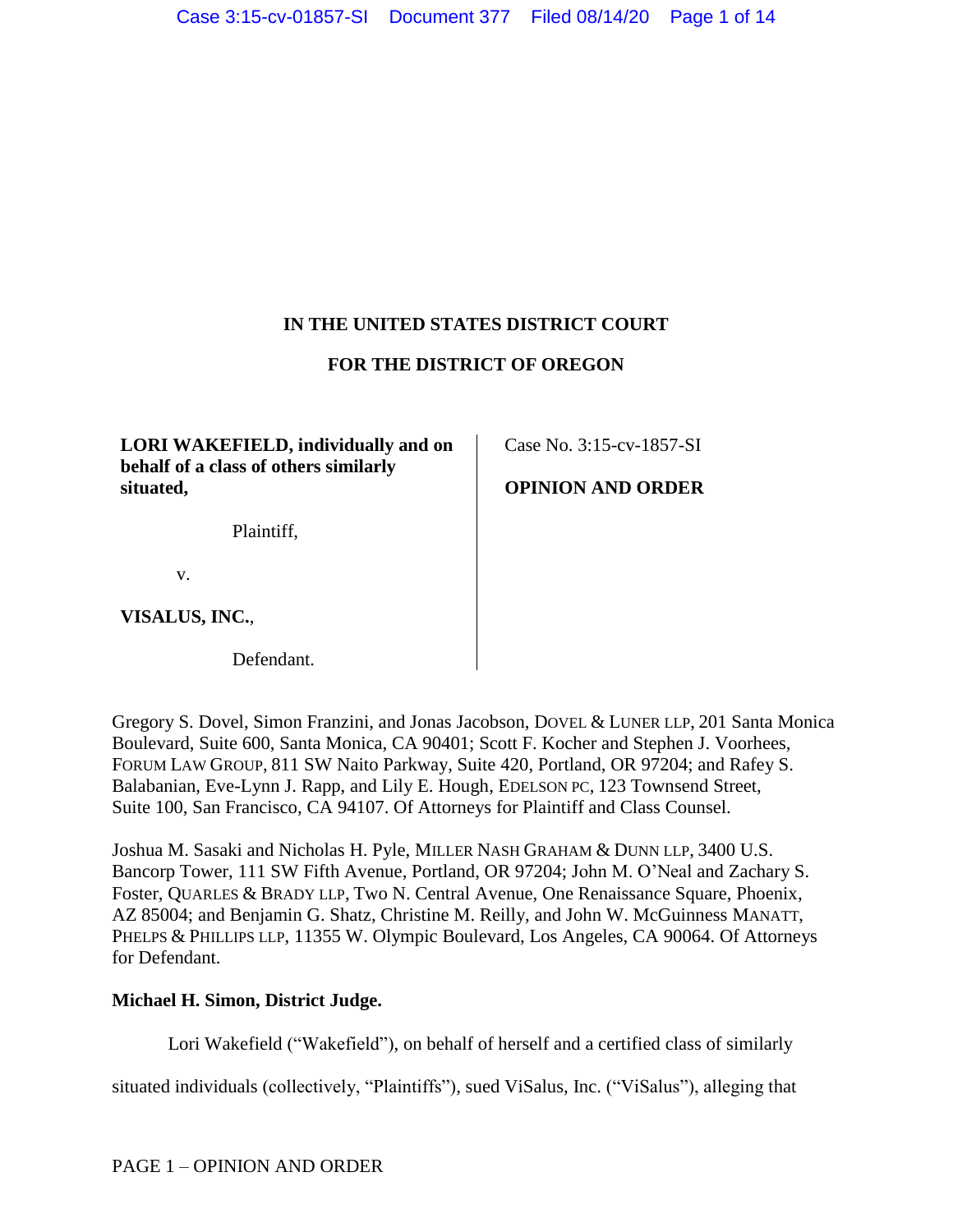ViSalus violated the Telephone Consumer Protection Act ("TCPA"). After a three-day trial, the jury returned a verdict finding that Defendant placed four prerecorded calls to Ms. Wakefield that violated the TCPA and 1,850,436 prerecorded calls to other class members that similarly violated the TCPA. Because the minimum amount of statutory damages for each violation of the TCPA is \$500, the total amount of statutory damages against ViSalus is \$925,220,000 (1,850,440 times \$500). ViSalus challenges this award as unconstitutionally excessive. This case presents the issue of whether due process limits the aggregate statutory damages that can be awarded in a class action lawsuit under the TCPA. The Ninth Circuit has not yet answered this question.

## **BACKGROUND**

ViSalus is a multi-level marketing company that sells weight-loss products and other nutritional dietary supplements. Individual members enroll with ViSalus to be "promoters," and promoters purchase products from ViSalus for resale to end users or other customers of the promoters. In late 2012, Wakefield enrolled as a promoter with ViSalus but did not sell any ViSalus products. After two months, she decided to cancel her ViSalus "membership" or enrollment.

Although Wakefield cancelled her account in early 2013, she received telephone solicitation calls from ViSalus in April 2015. Wakefield sued ViSalus, alleging that she and others received telephone calls promoting ViSalus products or services using an artificial or prerecorded voice without their consent, in violation of the TCPA. In June 2017, U.S. District Judge Anna Brown, who initially presided over this lawsuit, granted certification of a class consisting of:

> All individuals in the United States who received a telephone call made by or on behalf of ViSalus: (1) promoting ViSalus's products or services; (2) where such call featured an artificial or prerecorded voice; and (3) where neither ViSalus nor its agents had any current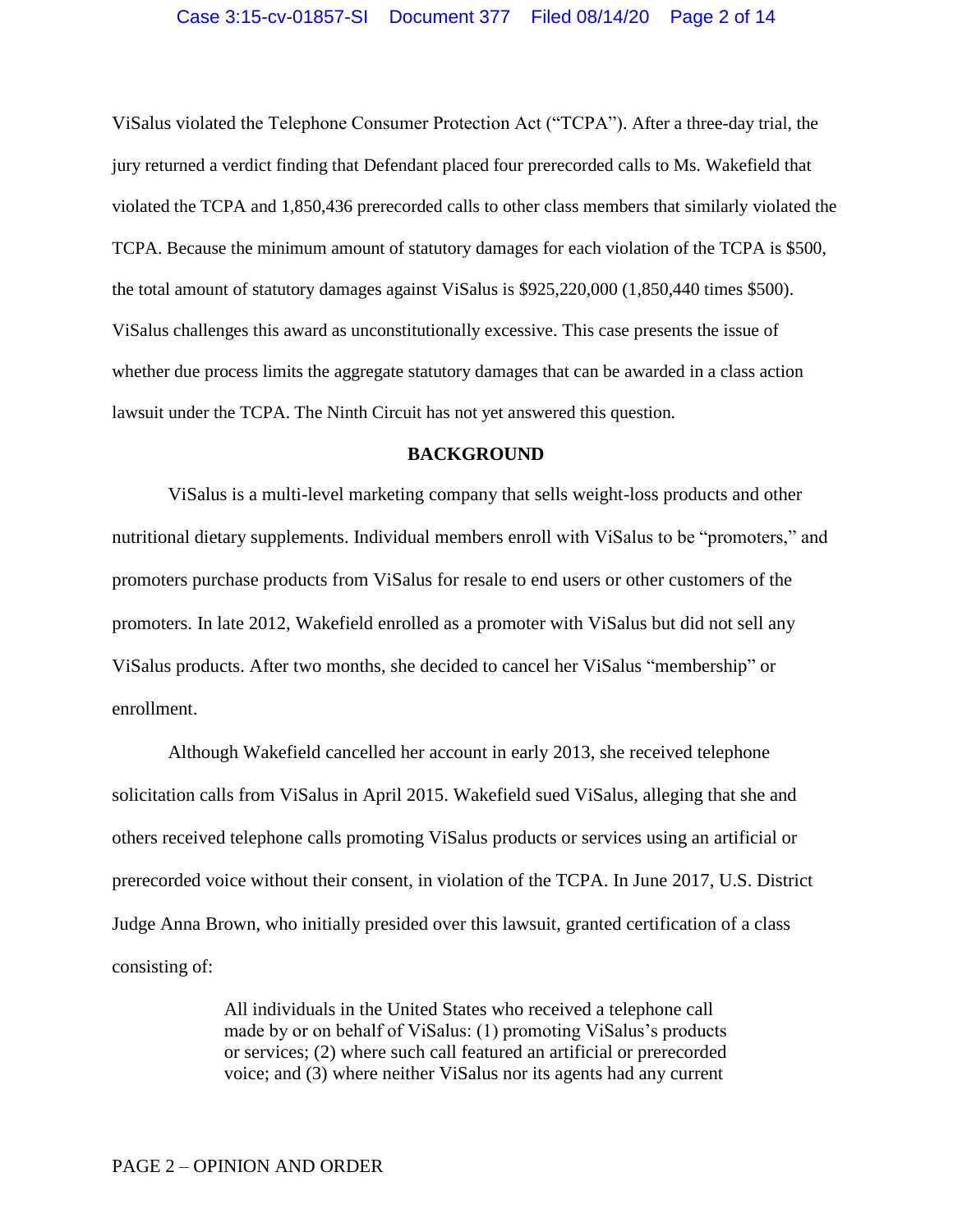record of prior express written consent to place such call at the time such call was made.

ECF 81 at 6.

The case proceeded to a three-day jury trial. The jury received evidence about ViSalus's Progressive Outreach Manager ("POM") system that ViSalus's outbound marketing department used to make telephone calls automatically. The jury saw the forms filled out by individual members who enrolled to be promoters of ViSalus, forms that asked for either a home telephone number or a cellular telephone number and contained no provision for a person to consent to receive automated or prerecorded telephone marketing calls. The jury heard testimony from Wakefield, including how she had enrolled to be a promoter with ViSalus and then cancelled her membership within a few months but continued to receive unwanted automated telephone calls and voicemails promoting ViSalus's products. The jury also heard from Wakefield that she operates an informal daycare business out of her home, watching the children of a few of her husband's coworkers, but she does not use her home telephone to conduct any business related to her daycare work. ViSalus did not present any evidence or witnesses at trial.

The jury returned a special verdict, finding that: (1) Wakefield had proven that ViSalus made or initiated four telemarketing calls using an artificial or prerecorded voice and that those calls were made to a residential landline telephone belonging or registered to Wakefield, in violation of the TCPA; and (2) Wakefield, as class representative, also had proven that ViSalus made or initiated 1,850,436 telemarketing calls using an artificial or prerecorded voice to either a cellular telephone or a residential landline, belonging or registered to one or more class members, other than Ms. Wakefield, in violation of the TCPA. ECF 282. The jury also concluded that it could not tell from the evidence presented exactly how many of the 1,850,436 violative calls were specifically made to cellular phones and how many were made to residential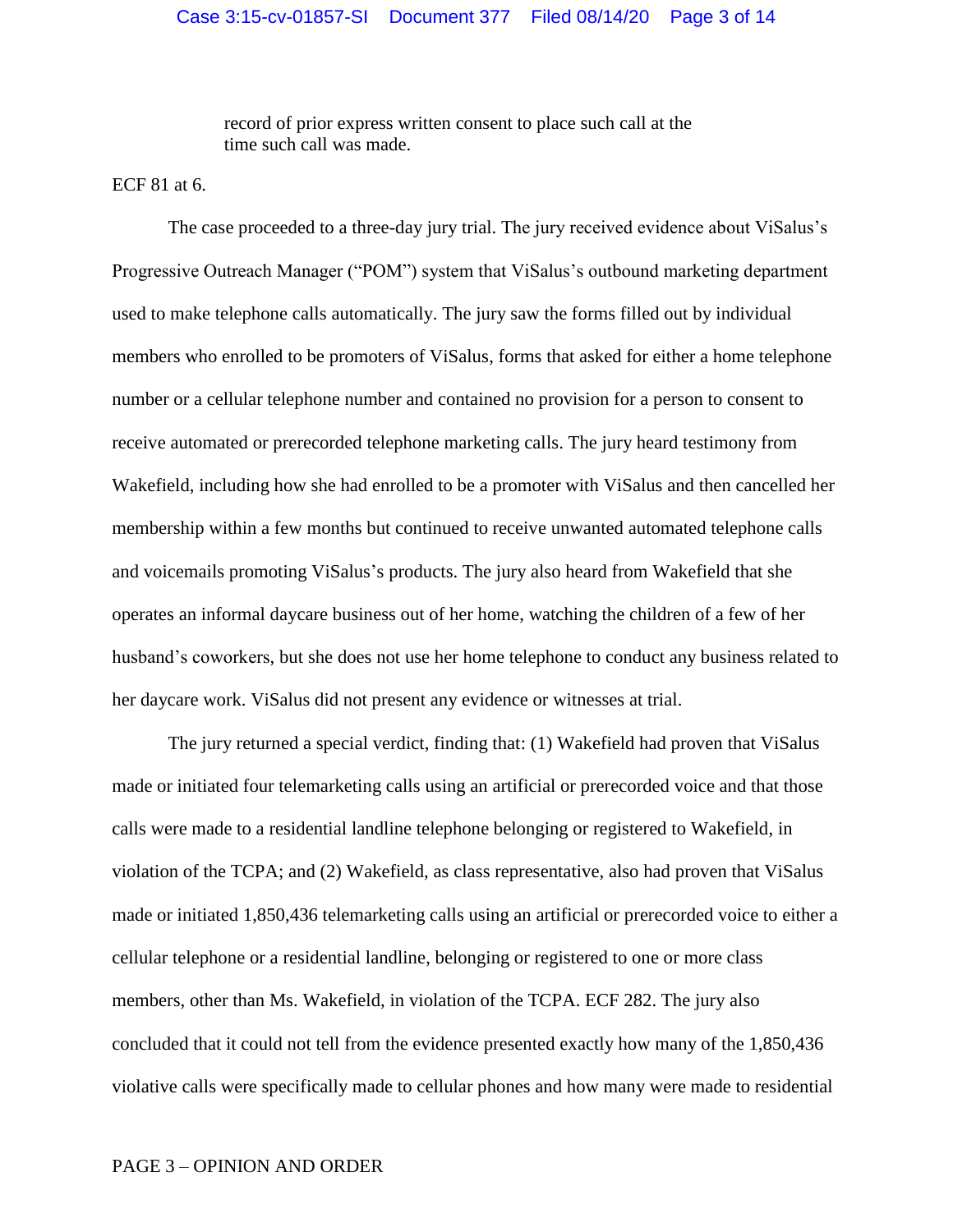landlines. ECF 282. In other words, the jury found that a total of 1,850,436 violative calls were made to either cellular phones or residential landlines but could not be more precise about how many calls were made to each. Because the TCPA's minimum statutory penalty is \$500 per violation, ViSalus faces \$925,220,000 in damages.

#### **STANDARDS**

An award of statutory damages may violate the Due Process Clause of the Fifth Amendment if it is "so severe and oppressive as to be wholly disproportioned to the offense and obviously unreasonable." *St. Louis, I.M. & S. Ry. Co. v. Williams*, 251 U.S. 63, 66–67 (1919); *see also United States v. Citrin*, 972 F.2d 1044, 1051 (9th Cir. 1992). A court must evaluate an award of statutory damages "with due regard for the interests of the public, the numberless opportunities for committing the offense, and the need for securing uniform adherence" to the statute. *Williams*, 251 U.S. at 66-67*.* A court should be careful, however, not to usurp the legislature's role. Statutory fines "and the mode in which they shall be enforced, . . . and what disposition shall be made of the amounts collected, are merely matters of legislative discretion." *Id.* at 66 (simplified).

#### **DISCUSSION**

# **A. The Ninth Circuit Has Not Yet Decided Whether Due Process Limits Aggregate Statutory Damages in a Class Action, Including Under the TCPA**

Consumers subjected to TCPA violations may bring against an alleged violator "an action to recover for actual monetary loss from such a violation, or to receive \$500 in damages for each such violation, whichever is greater." 47 U.S.C. § 227(b)(3)(B). The TCPA, thus, sets a floor, or minimum, of statutory damages at \$500 for each violation. *See Perez v. Rash Curtis & Assocs.*, 2020 WL 1904533, at \*7 (N.D. Cal. Apr. 17, 2020) (rejecting argument that TCPA authorizes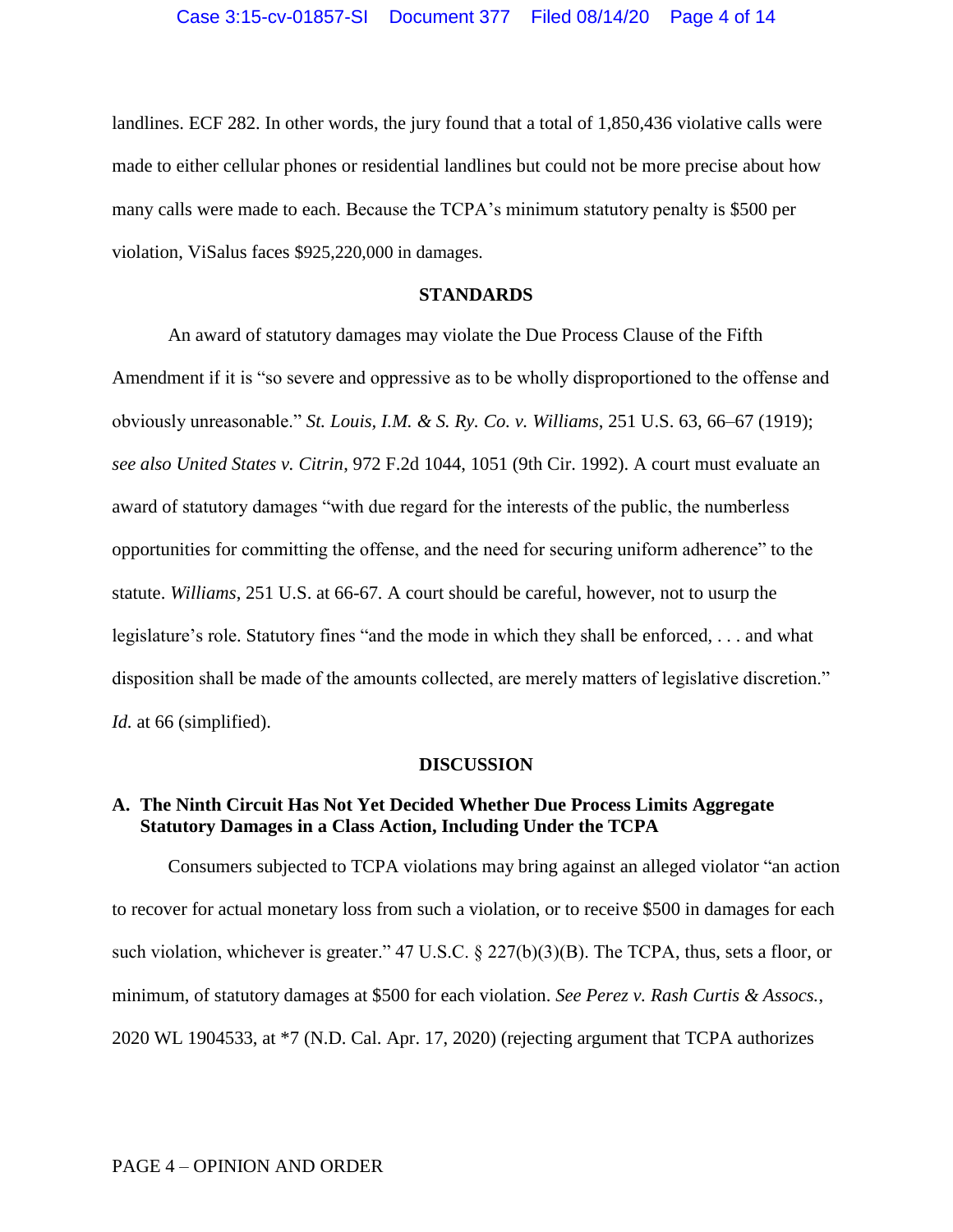damages less than \$500 per violation). <sup>1</sup> That statutory penalty is constitutional. *See Pasco v. Protus IP Sols., Inc.*, 826 F. Supp. 2d 825, 834 (D. Md. 2011) ("numerous courts have found the damages provisions of the TCPA to be constitutional"); *Kenro, Inc. v. Fax Daily*, 962 F. Supp. 1162, 1167 (S.D. Ind. 1997) (finding that minimum statutory penalty of \$500 for each TCPA violation does not violate the due process).<sup>2</sup> Instead of challenging the statutory framework or an individual award, ViSalus argues that an aggregate award of \$925,220,000 violates due process because it is "so severe and oppressive as to be wholly disproportioned to the offense and obviously unreasonable." *Williams*, 251 U.S. at 66–67.

ViSalus argues by analogy to due process limits that the Supreme Court has placed on punitive damages. In that context, the Supreme Court has stated the factors that might limit, on due process grounds, an award of punitive damages. *See BMW of North America, Inc. v. Gore*, 517 U.S. 559, 574–75 (1996) (holding that a court must consider "the degree of reprehensibility of the defendant's conduct," the "ratio to the actual harm," and the disparity between "the punitive damages award and the civil or criminal penalties that could be imposed for comparable misconduct."). Both the First Circuit and the Eight Circuit, however, have rejected this analogy and rejected extending these factors to aggregate awards of *statutory* damages. *See Sony BMG Music Entertainment v. Tenenbaum*, 719 F.3d 67, 70–71 (1st Cir. 2013) (applying *Williams* to

 $\overline{a}$ 

<sup>&</sup>lt;sup>1</sup> In *Perez*, a jury found in favor of Perez and a class, concluding that the defendant violated the TCPA 534,698 times. At \$500 per violation, the district court entered judgment against the defendant in the aggregate amount of \$267,349,000. The district court also rejected the defendant's argument that this award is unconstitutionally excessive. *Perez*., 2020 WL 1904533, at \*10-11. The defendant appealed, and this issue, among others, is now before the Ninth Circuit. *See Perez v. Rash Curtis & Assocs.*, Case No. 20-15946 (9th Cir.).

<sup>2</sup> ViSalus's argument to the contrary, relying upon *Six (6) Mexican Workers v. Arizona Citrus* Growers, 904 F.2d 1301, 1310 (9th Cir. 1990), is unpersuasive. In that case, the court reduced damages per violation to an amount within the statutory range.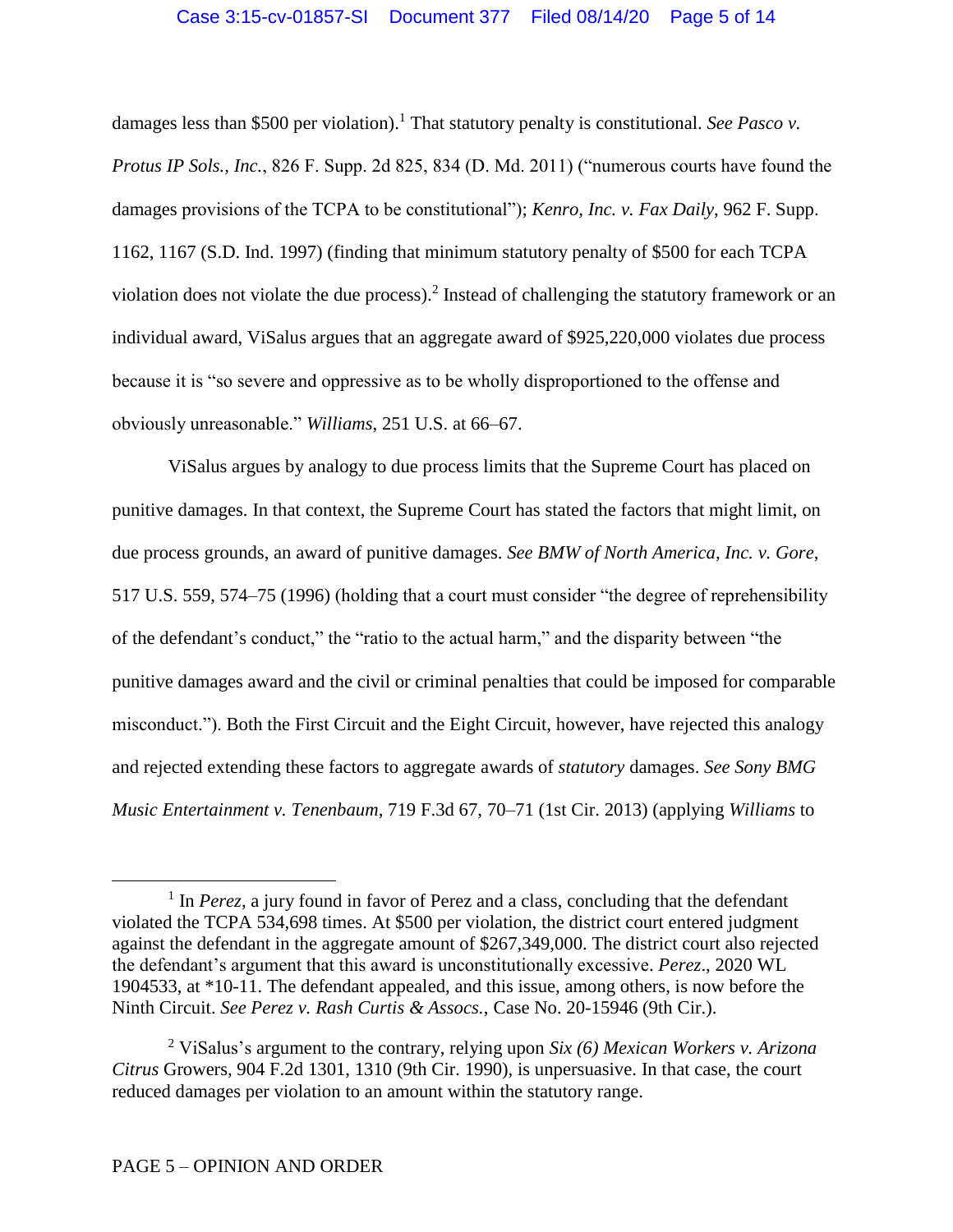#### Case 3:15-cv-01857-SI Document 377 Filed 08/14/20 Page 6 of 14

affirm jury award of \$675,000 for 30 violations of the Copyright Act and disregarding the *Gore* factors because "the Supreme Court held in *Williams* that statutory damages are not to be measured this way"); *Capitol Records, Inc. v. Thomas-Rasset*, 692 F.3d 899, 907 (8th Cir. 2012) (ordering reinstatement of jury's award of \$222,000 in statutory damages for 24 violations of the Copyright Act). The Eighth Circuit in *Capitol Records*, however, noted that "[t]he absolute amount of the award, not just the amount per violation, is relevant to whether the award is 'so severe and oppressive as to be wholly disproportioned to the offense and obviously unreasonable.'" *Capitol Records*, 692 F.3d at 910 (*quoting Williams*, 251 U.S. at 67).

The Eighth Circuit continued this analysis in *Golan v. FreeEats.com*, *Inc*, 930 F.3d 950 (8th Cir. 2019). In that case, also involving a class action, the Eighth Circuit affirmed the reduction of \$1.6 billion in TCPA statutory damages (3.2 million violations times \$500 per call) to \$32 million (\$10 per call). *See id.* at 962. Further, the court in *Golan* held that its decision in *Capitol Records* permitted it to consider under a due process analysis the effect of the aggregate amount of damages instead of merely the amount per violation. *See id.* at 963. Citing *Williams*, the Eighth Circuit determined that \$1.6 billion would be a "shockingly large amount" and thus violate due process. *Id.*

The Ninth Circuit has not yet addressed the question presented in *Golan* of whether the due process limits aggregate statutory damages in a class action. The closest analog appears to be *Bateman v. American Multi-Cinema, Inc.*, 623 F.3d 708, 713 (9th Cir. 2010). In that case, the Ninth Circuit held that Rule 23(b) and the Fair and Accurate Credit Transactions Act ("FACTA") did *not* permit consideration of aggregate damages when deciding whether to certify a class. *Id.* The court in *Bateman* noted that FACTA "does not place a cap on these damages in the case of class actions, . . . and does not limit the number of individuals that can be certified in

#### PAGE 6 – OPINION AND ORDER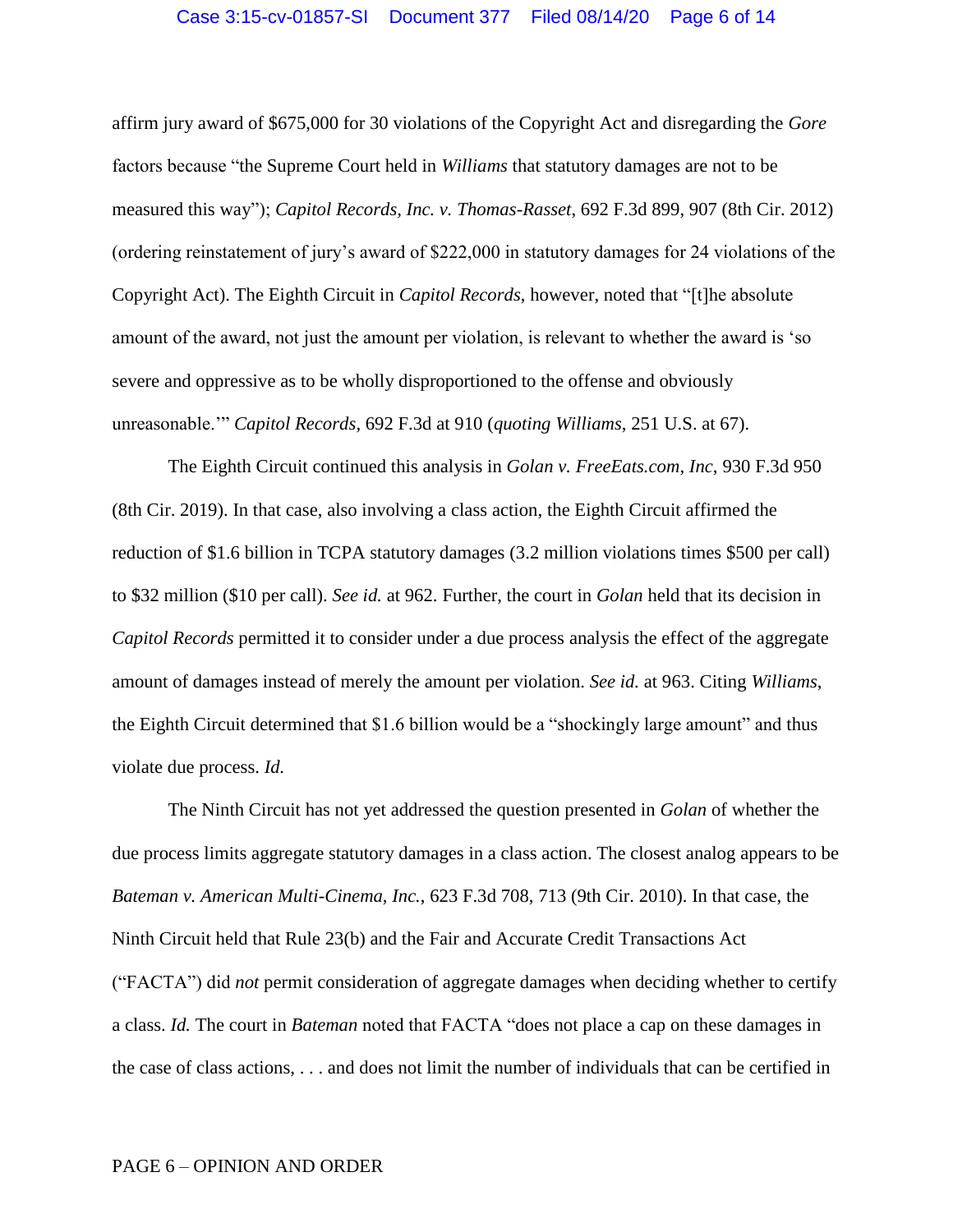#### Case 3:15-cv-01857-SI Document 377 Filed 08/14/20 Page 7 of 14

a class or the number of individual actions that can be brought against a single merchant." *Id.* at 718. The Ninth Circuit in *Bateman*, however, expressly reserved judgment on the question of "whether the district court may be entitled to reduce the award if it is unconstitutionally excessive," if the plaintiff won at trial. *Id.* at 723; *see also Parker v. Time Warner Entertainment* Co., L.P., 331 F.3d 13, 26 (2d Cir. 2003) (noting that aggregation of statutory damages in a class action suit might implicate due process "not to prevent [class] certification, but to . . . reduce the aggregate damage award"); *j2 Global Comm., Inc. v. Protus IPSol*, 2008 WL 11335051, at\*9 (C.D. Cal. Jan. 14, 2008). ("The Court finds that the question of excessive [TCPA] damages will be ripe for adjudication after issuance of a verdict . . . A due process challenge to excessive damages may be raised posttrial." (internal citations omitted)).

The Ninth Circuit did not reach this issue in *Bateman*, explaining that it "did not know the amount of damages [the plaintiff would] seek nor how many individuals [would] ultimately claim the benefit of any damages awarded should plaintiffs prevail." *Id.* Here, however, Wakefield prevailed at trial. She seeks \$925,225,000 in damages for herself and the class based on 1,850,440 separate violations of the TCPA. Thus, it is no longer "unduly speculative" to evaluate the due process implications of ViSalus's massive liability. *Id.*

## **B. Due Process Does Not Require Reducing Aggregate Statutory Damages**

In *Golan*, the Eighth Circuit drew a straight line from *Williams* to *Capitol Records* to *Golan*. *See Golan*, 930 F.3d at 961-962 (characterizing *Capitol Records* as affirming the *Williams* standard and *Golan* as indistinguishable from *Capitol Records*). In *Williams*, however, the Supreme Court held only that due process limits statutory damages "where the penalty prescribed [by the statute] is so severe and oppressive as to be wholly disproportioned to the offense and obviously unreasonable." *Williams*, 251 U.S. at 66-67. The statute at issue in *Williams* was an Arkansas state law regulating intrastate transit rates. *See id.* at 64. The law

#### PAGE 7 – OPINION AND ORDER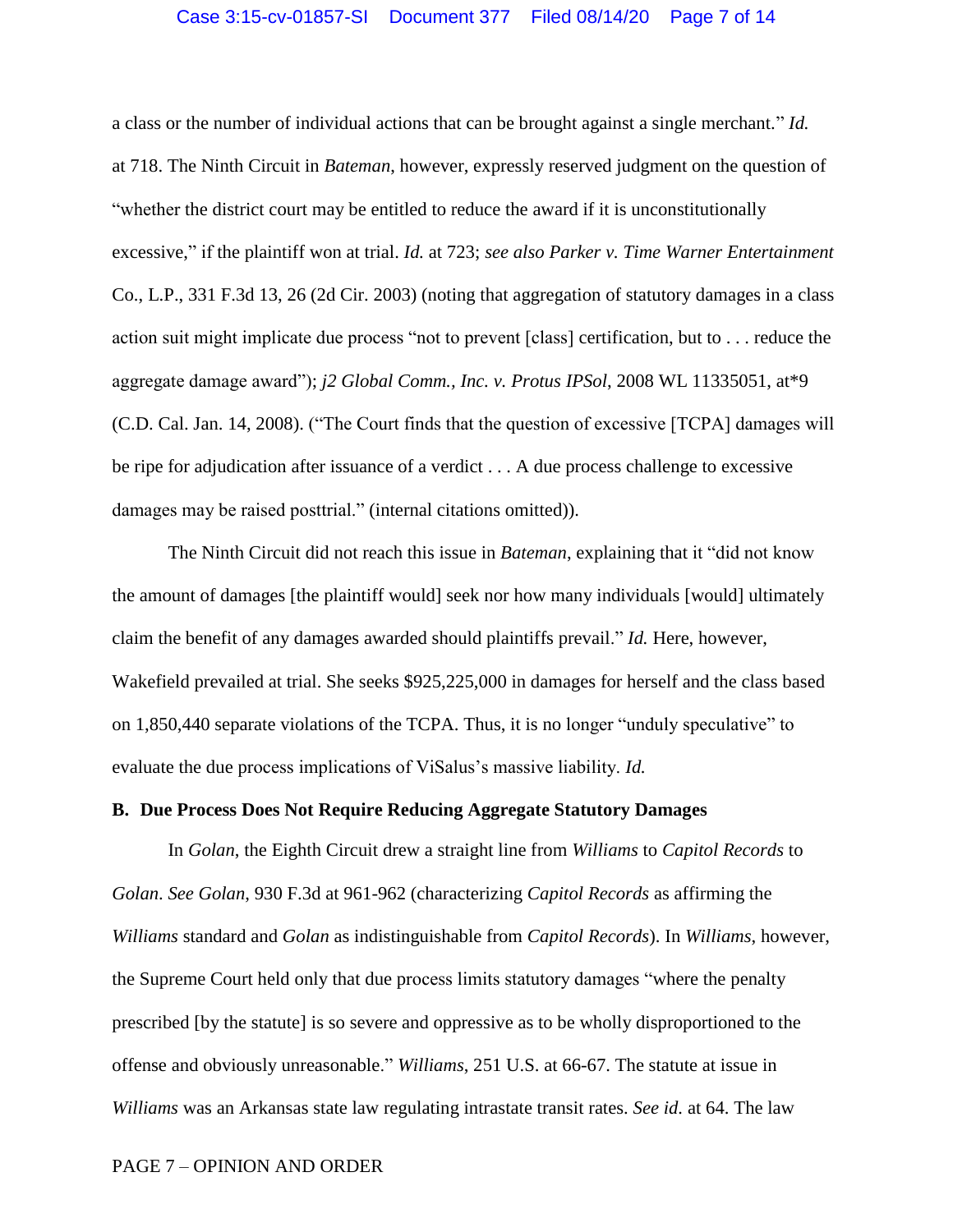#### Case 3:15-cv-01857-SI Document 377 Filed 08/14/20 Page 8 of 14

prescribed a penalty of "not less than fifty dollars nor more than three hundred dollars" for each violation. *Id*. The Supreme Court analyzed the penalty for a *single* statutory violation and held that it comported with due process. This focus implies that the Supreme Court construed "penalty" to mean the fine for a single statutory violation, not for the aggregate amount of damages. The statute at issue in *Golan* and *Capitol Records* was the TCPA. That law prescribes a statutory penalty of at least "\$500 in damages for each violation." 47 U.S.C. § 227(b)(3)(B). As discussed above, many courts have held that this penalty is constitutional.

*Capitol Records* then analyzed the constitutionality of an award of aggregate damages. The court stated in *dicta* that "the absolute amount of the award, not just the amount per violation, is relevant to whether the award is so severe and oppressive as to be wholly disproportioned to the offense and obviously unreasonable." *Capitol Records*, 692 F.3d at 910 (simplified). But the court in *Capitol Records* gave no explanation for this conclusion. Nor did the court reconcile that conclusion with the penalty-level analysis employed by *Williams* and by the several cases considering this issue under the TCPA. *See id.*

The Court in *Golan* appears to have believed that its conclusion was mandated by *Capitol Records. See Golan*, 930 F.3d at 963 (stating that the argument against consideration of the aggregate award is "plainly foreclosed by our precedents"). But the only precedent cited for that proposition was *Capital Records* and *Warner Brothers Entertainment v. X One X Productions* another case that cited only *Capitol Records* itself. *See* 840 F.3d 971, 977 (8th Cir. 2016).

The Court here joins the district court in the Northern District of California in declining to adopt both the *dicta* on aggregate damages of *Capitol Records* and the later transformation of that *dicta* into *Golan*'s holding in the Eighth Circuit. *See Perez*, 2020 WL 1904533, at \*8-11. The damages award here reflects the number of separate violations of the TCPA and that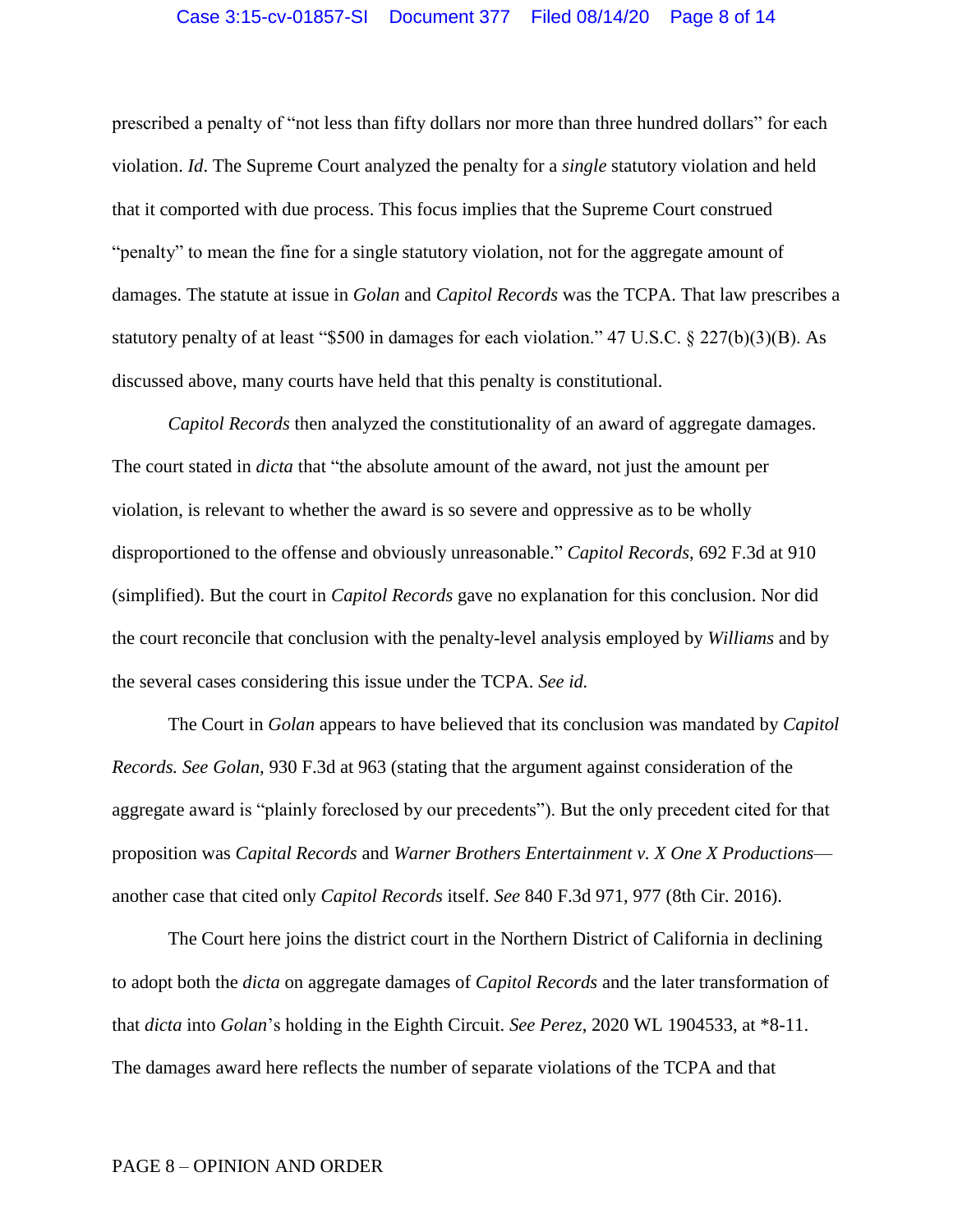#### Case 3:15-cv-01857-SI Document 377 Filed 08/14/20 Page 9 of 14

statute's minimum penalty of \$500 per violation. The large aggregate number comes from simple arithmetic: the total damage award equals the number of violations multiplied by the minimum statutory penalty for each violation. The jury found that ViSalus violated the TCPA 1,850,440 times. The aggregate dollar amount of damages is determined by taking the jury's findings and applying arithmetic.

The Court declines to conclude that ViSalus's aggregate damages award should be reduced simply because ViSalus committed almost two million violations of the TCPA. ViSalus's understanding of the limitations on damages imposed by due process implies that a constitutional penalty for a single violation becomes unconstitutional if the defendant commits the violation enough times. As discussed above, that proposition is at odds with the Supreme Court's decision in *Williams* and would effectively immunize illegal conduct if a defendant's bad acts crossed a certain threshold. "Someone whose maximum penalty reaches the mesosphere only because the number of violations reaches the stratosphere can't complain about the consequences of its own extensive misconduct." *United States v. Dish Network L.L.C.*, 954 F.3d 970, 979-80 (7th Cir. 2020) ("*Dish Network II*"). Here, the jury found that ViSalus committed a stratospheric number of TCPA violations. It is no surprise that the TCPA's constitutionally-valid minimum penalty of \$500 for each violation has catapulted ViSalus's penalty into the mesosphere.

# **C. The Plain Text and Legislative History of the TCPA Do Not Support a Limitation on Aggregate Damages**

The *Bateman* court looked to the statutory damages provision of FACTA for evidence that Congress intended for courts to deny class certification when a defendant faced potentially enormous liability. *See Bateman*, 623 F.3d at 721. Similarly, the Court looks to the TCPA itself to determine whether reducing a jury's enormous award of statutory damages is consistent with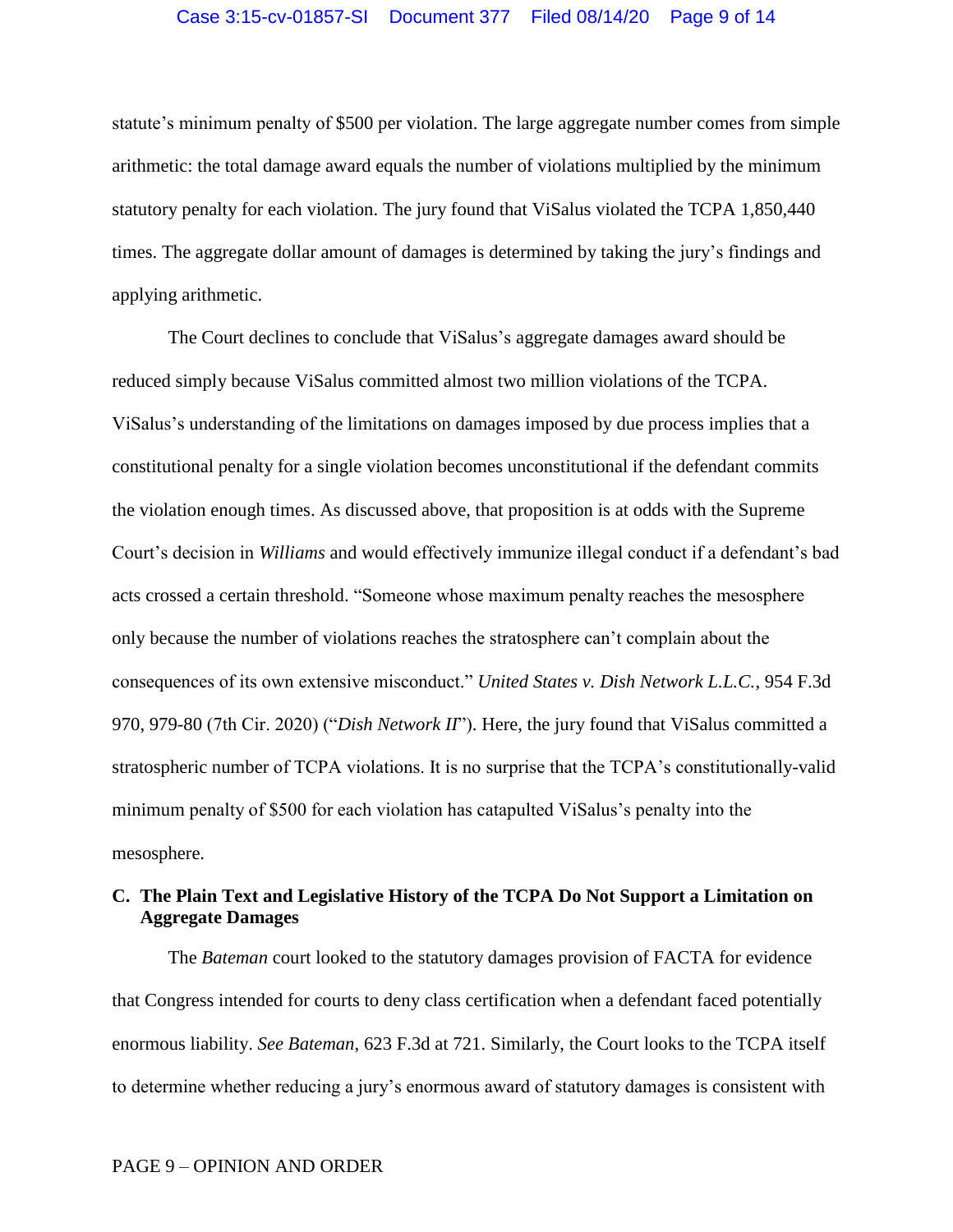## Case 3:15-cv-01857-SI Document 377 Filed 08/14/20 Page 10 of 14

congressional intent. The plain text and history of the TCPA is relevant to the Court's analysis if the Court is to heed the Supreme Court's admonition that statutory fines are "merely matters of legislative discretion." *Williams*, 251 U.S. at 66.

The TCPA creates a private right of action to recover the "actual monetary loss from [a TCPA] violation, or to receive \$500 in damages for each such violation, whichever is greater." 47 U.S.C. § 227(b)(3)(B). That statute also gives courts discretion to award up to treble damages for willful or knowing violations. *See id*. The TCPA does not limit aggregate damages, does not limit the number of actions that may be brought against a single defendant, and does not suggest any circumstances under which a court could award less than the minimum statutory damages. *Cf. Bateman*, 623 F.3d at 718 (noting the same features in FACTA). The first feature is especially important. When Congress has had concerns about gigantic statutory damages awards, it has placed caps, or limits, on aggregate damages. *See*, *e.g.*, 15 U.S.C. § 1640(a)(2)(B) (capping recovery under the Truth In Lending Act ("TILA") in response to the potential for enormous damages awards in class actions); 15 U.S.C. § 1692 $k(a)(2)(B)(ii)$  (capping recovery under the Fair Debt Collection Practices Act ("FDCPA")). But Congress remained silent when faced with the same issue in the context of the TCPA. That is persuasive evidence that Congress did not intend to cap TCPA damages.

It is also useful to analyze the TCPA in the context of other developments in class action law. Congress enacted the TCPA in 1991, well after the Supreme Court created the presumption that class actions are available absent express congressional intent to the contrary. *See Califano v. Yamasaki*, 442 U.S. 682, 700 (1979) ("In the absence of a direct expression by Congress of its intent to depart from the usual course of trying 'all suits of civil nature' under the Rules established for that purpose, class relief is appropriate in civil actions brought in federal court.").

#### PAGE 10 – OPINION AND ORDER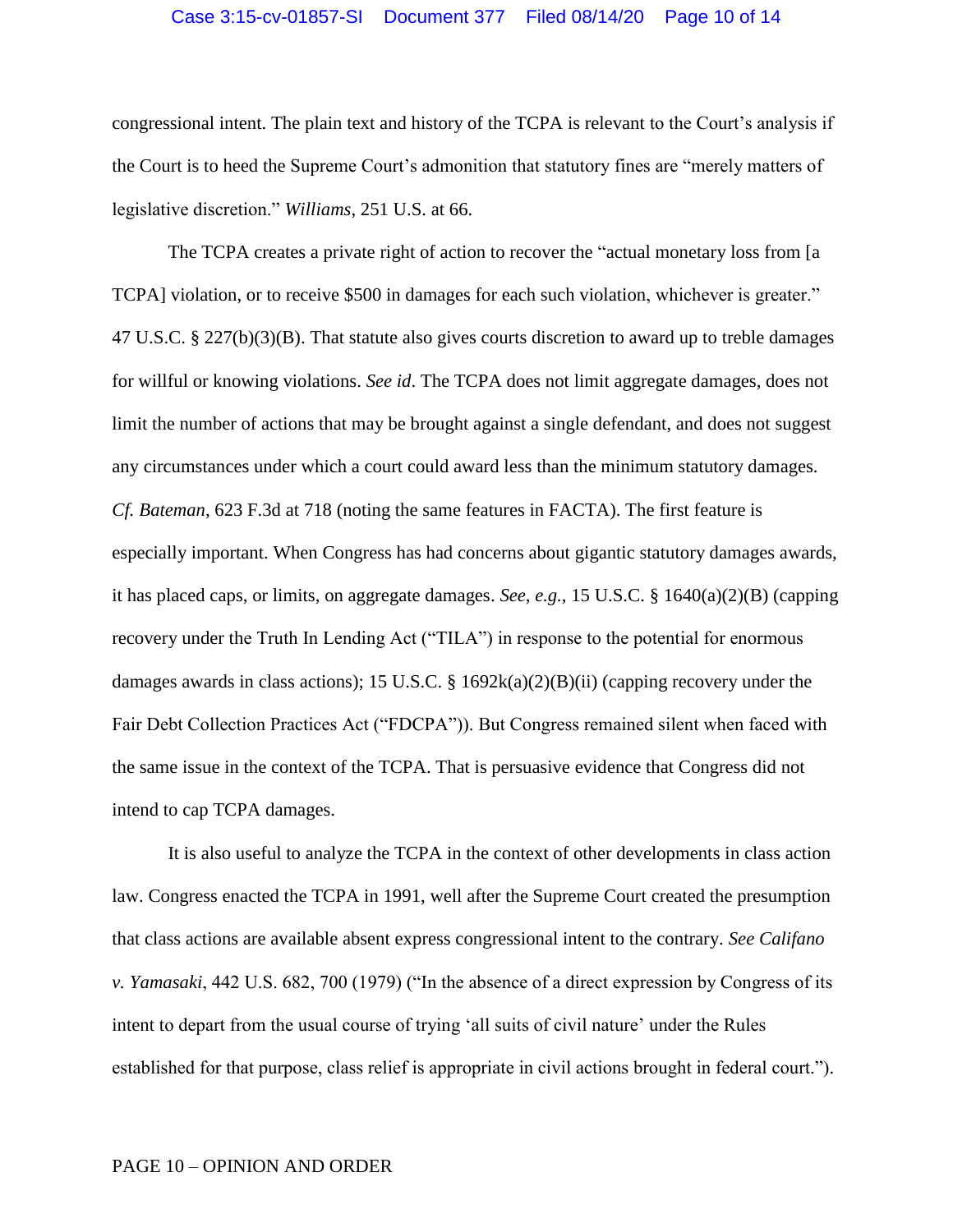Thus, Congress expected class actions to be available when it enacted the statutory damages provision of the TCPA. *Cf. Bateman*, 623 F.3d at 716 (applying the same analysis to the availability of class actions and statutory damages under the Clayton and Sherman Acts). It follows that Congress did not intend to cap TCPA damages in class action lawsuits.

## **D. Even if Due Process Limited TCPA Damages, ViSalus's Proposed Method of Reduction is Arbitrary**

ViSalus suggests that the Court reduce damages from \$500 per call to no more than \$1 per call. But like the defendant in *Perez*—a nearly identical case in the Northern District of California—ViSalus "does not identify any . . . Ninth Circuit authority on how a district court should reduce damages that are found to be unconstitutionally excessive." *Perez*, 2020 WL 1904533, at \*8. Nor can the Court find any Ninth Circuit precedent on that issue. The reasoning of the district judge in *Perez* is persuasive and addresses nearly all ViSalus's arguments. ViSalus cites the same four out-of-circuit cases to argue for reducing the aggregate of statutory damages under the TCPA. *See Golan*, 930 F.3d 950 (affirming reduction of TCPA class action damages from \$1.6 billion to \$32 million); *United States v. Dish Network LLC*, 256 F. Supp. 3d 810, 951-52 ("*Dish Network I*") (reducing TCPA aggregate damages from \$8.1 billion to \$280,000,000 based on percentage of the defendant's after-tax profits); *Maryland v. Universal Elections, Inc.*, 862 F. Supp. 2d 457, 464-65 (D. Md. 2012) (first lowering award from \$100 million to \$10 million on plaintiff's request and then reducing damages again to \$1 million); *Texas v. Am. Blastfax, Inc.*, 164 F. Supp. 2d 892, 900 (W.D. Tex. 2001) (lowering damages by more than 99.98 percent even though defendant's violations were willful). The courts in *Golan*, *Maryland*, and *Blastfax* failed to include any methodology or explanation of how the court reduced the allegedly unconstitutional damages. *See Perez*, 2020 WL 1904533, at \*9 (noting that "each case . . . arbitrarily reduced the damages amount to a lower number without any well-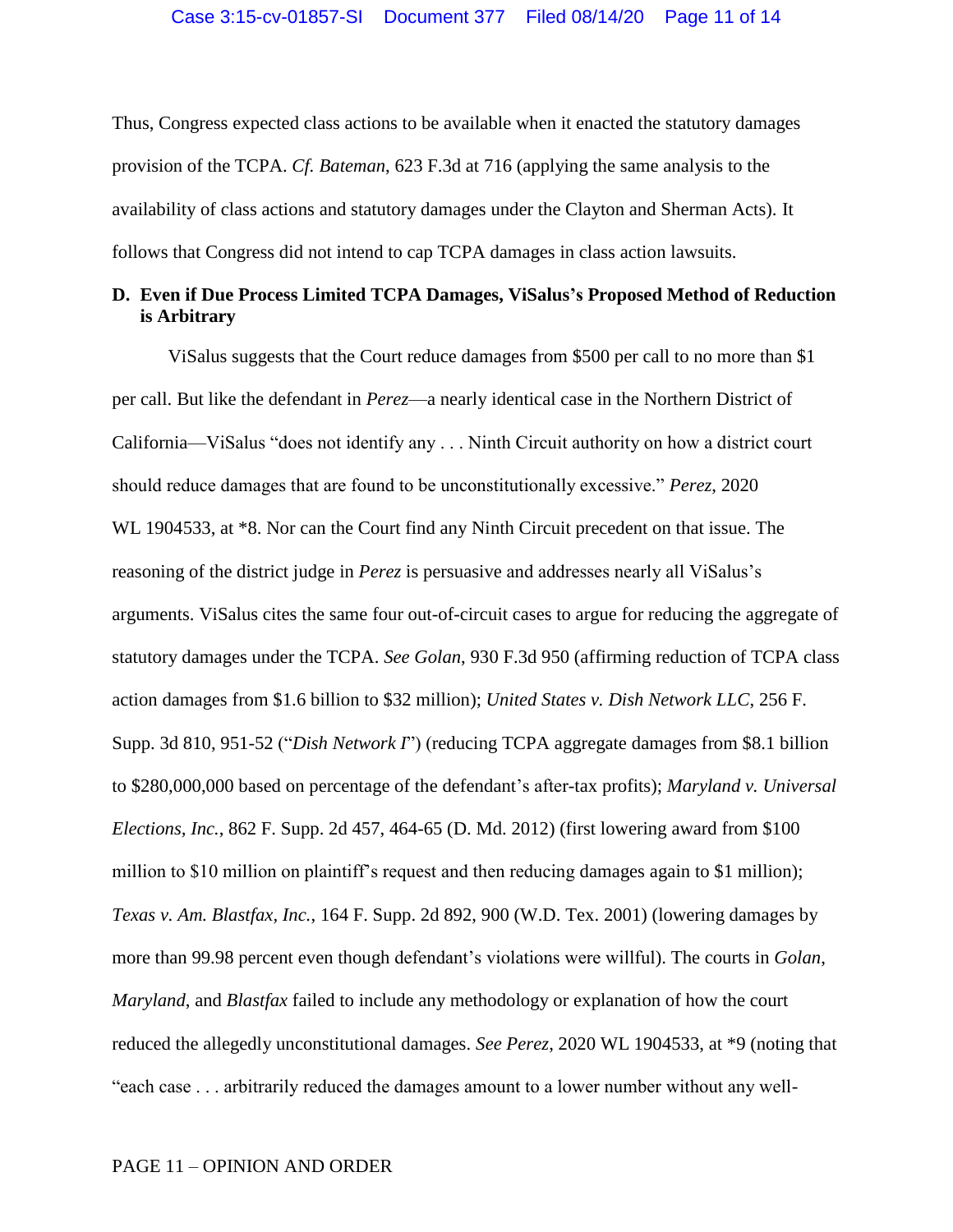## Case 3:15-cv-01857-SI Document 377 Filed 08/14/20 Page 12 of 14

reasoned analysis."). And the methodology employed by the district court in *Dish Network I* the only cited case that included a methodology—was rejected and reversed by the Seventh Circuit on appeal. *See Dish Network II*, 954 F.3d at 980 (considering statutory text of the TCPA and instructing district court on remand to reduce damages based on the harm caused by the violations instead of the violator's ability to pay). ViSalus candidly admits that its proposed solution is motivated by its ability to pay. *See* ECF 358 at 6 (describing ViSalus's "[i]nability to pay" as a factor favoring reduction of the statutory damages award). But that was precisely the test that the Seventh Circuit rejected in *Dish Network II*.

Moreover, after the Seventh Circuit instructed the district court in *Dish Network II* to consider the harm caused by the defendant's violations, the district court in *Perez* decided not to apply that approach because the defendant there did not quantify the actual harm suffered by the plaintiffs. *See Perez*, 2020 WL 1904533, at \*9. The same is true here. ViSalus insists that this is "not a \$100 million dollar case," "not even a \$10 million dollar case," but "barely a \$2 million dollar case." ECF 358 at 11. ViSalus, however, does not explain *why* this is a \$2 million dollar case by tying that amount to the harm suffered by the class members. ViSalus also fails to explain why the Court should reduce damages to \$2 million, rather than to some other figure. For these reasons, the Court here declines to apply the approach described by the Seventh Circuit in *Dish Network II*.

## **E. Cellular Telephones and Residential Landline Telephones**

Finally, ViSalus correctly observes that the jury could not tell how many of the violative calls were made to residential landline telephones as opposed to cellular telephones. ViSalus contends that this uncertainty constitutes a failure by Plaintiffs to meet their burden of proof. *See* ECF 363 at 13 (arguing that the jury's "We cannot tell" finding precludes liability for calls made to landlines). But the distinction between landline telephones and cellular telephones is not

## PAGE 12 – OPINION AND ORDER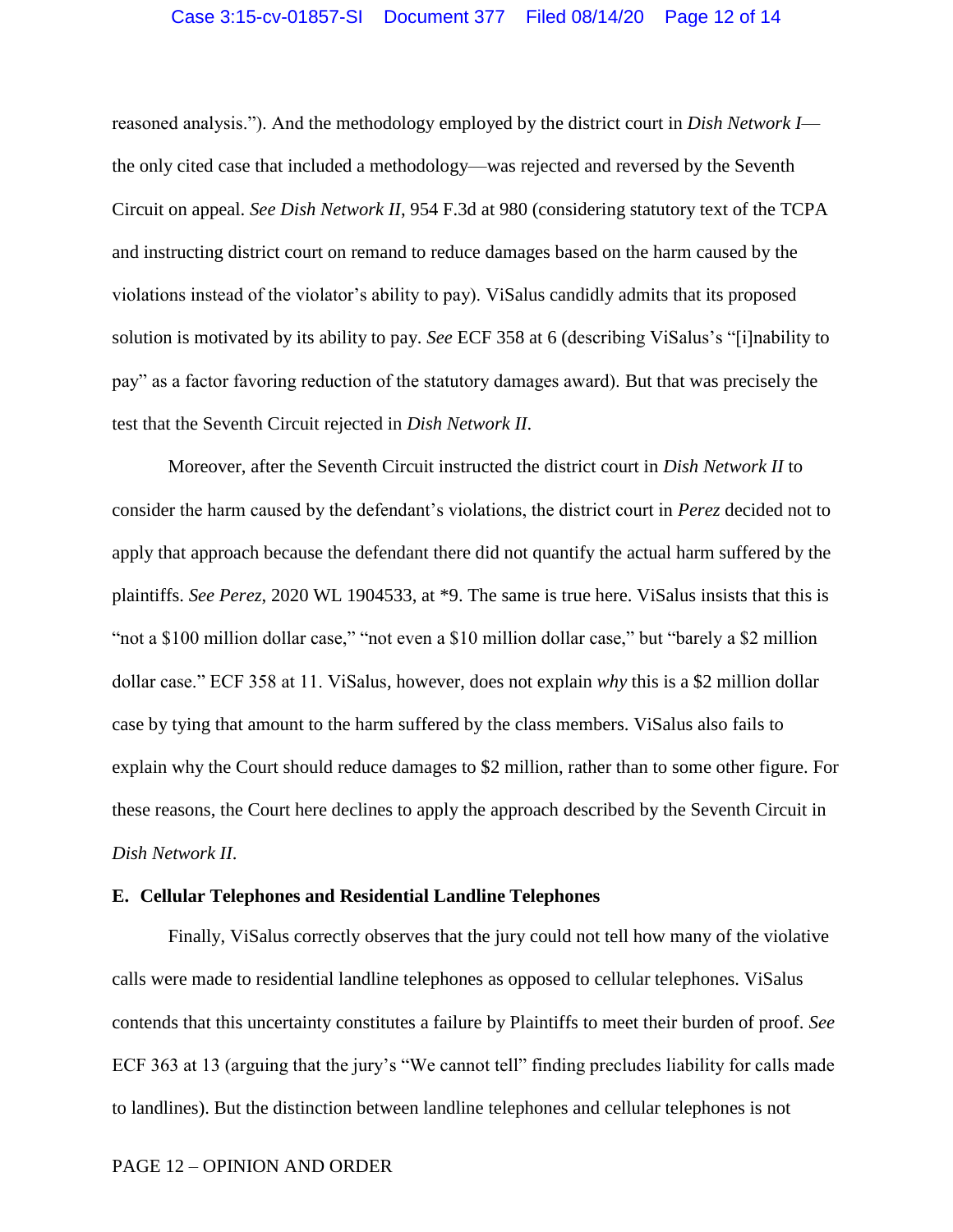## Case 3:15-cv-01857-SI Document 377 Filed 08/14/20 Page 13 of 14

relevant. Under the TCPA, liability attaches to any call made to either a residential landline telephone or to a cellular telephone. ViSalus is equally liable for calls made to either kind of telephone. *See* 47 U.S.C. § 227(b)(1). Similarly, the statutory damages do not differentiate between calls made to residential landline telephones and those made to cellular telephones. *See id.* § 227(b)(3).

ViSalus further distinguishes between primarily residential landlines and landlines used mainly for business. This distinction is legally relevant, but it was already addressed at trial. In its post-trial motion, ViSalus for the first time in this lawsuit offers declarations from promoters who used their landline telephones primarily for business purposes. ViSalus correctly argues that prerecorded calls made to business landline telephones do not violate the TCPA and thus do not create liability. ViSalus, however, incorrectly applies this legal proposition to the facts here.

At trial, Plaintiffs presented evidence of how they filtered out non-residential landline telephones from residential landline telephones. *See* ECF 362 at 17-18 (internal pagination). From the evidence presented at trial, the jury concluded that ViSalus made 1,850,440 prerecorded calls in violation of the TCPA to either residential landline telephones or to cellular telephones, although the jury could not distinguish between the two based on the evidence presented. The jury, however, did not need to make that distinction because both types of calls are prohibited by the TCPA and subject to the same statutory minimum penalty per violation. "If the jury verdict is supported by 'substantial evidence,' the reviewing court must let it stand." *Davis v. Mason Cty.*, 927 F.2d 1473, 1486 (9th Cir. 1991). Plaintiff presented at trial "evidence that reasonable minds might accept as adequate" to support the jury's conclusion that ViSalus made 1,850,440 calls that violated the TCPA. *Id.* This ends the Court's inquiry on this issue.